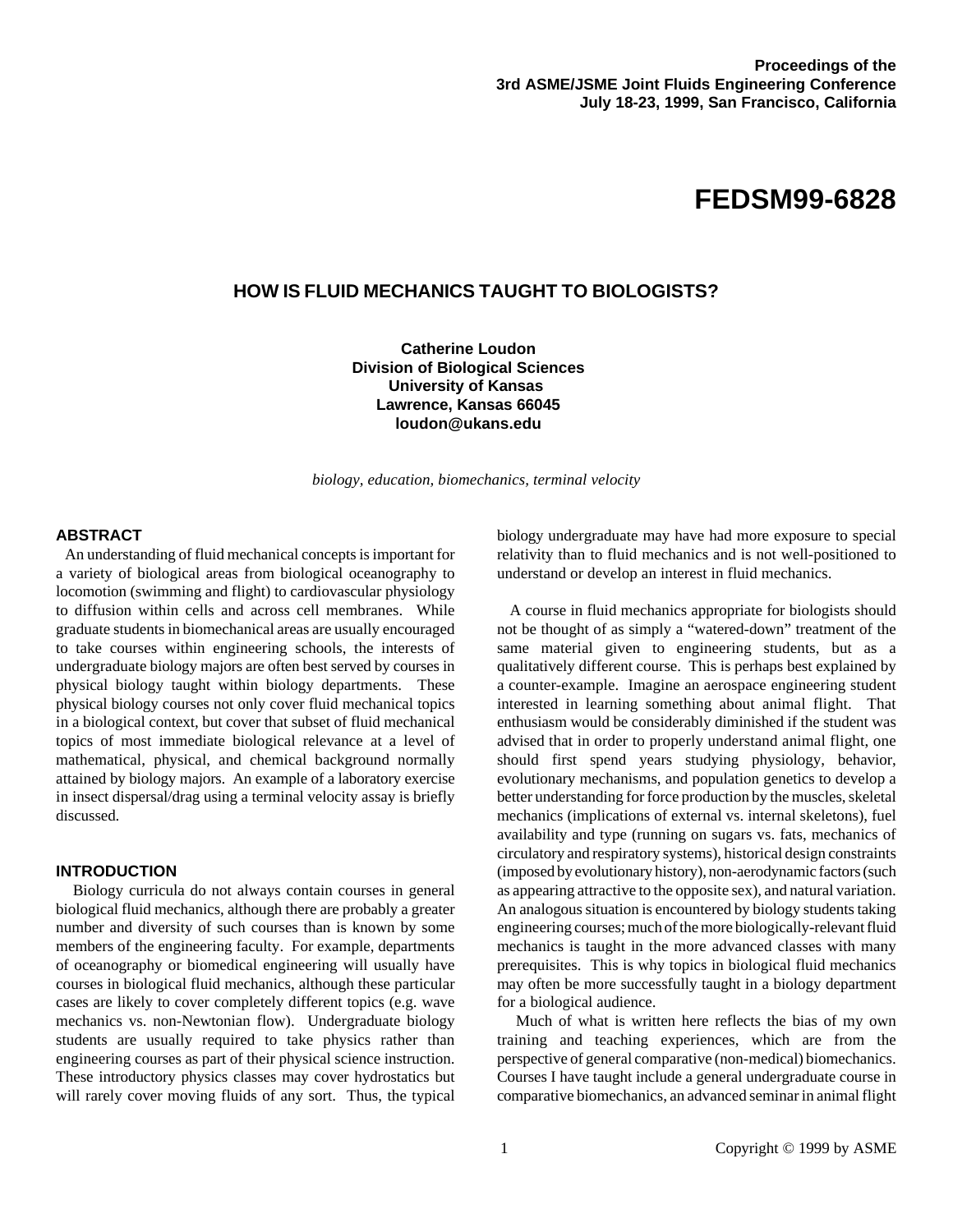(team-taught with my colleague Dr. David Alexander), and an advanced seminar in insect morphology (also team-taught).

### **WHYSHOULDABIOLOGYSTUDENTBEINTRODUCED TO FLUID MECHANICS?**

 Organisms are filled with fluid compartments and are surrounded by fluids (air or water). Thus, the way in which an organism can move, obtain nutrients, exchange heat, and sense information about its environment are all affected by fluid mechanical properties and behavior; knowing something about these properties will help a student to understand the functional design of organisms and how this affects where and how they can live (the biological subdisciplines of physiology and ecology). In addition, students of the biological subdisciplines of cellular and molecular biology rely heavily on separation techniques such as centrifugation and electrophoresis, and would benefit greatly from understanding the physical phenomena underlying these techniques (e.g. material found in Probstein, 1989).

## **DIFFERENCES BETWEEN FLUID MECHANICS COURSES TAUGHT IN BIOLOGY DEPARTMENTS AND ENGINEERING DEPARTMENTS**

 Biologists often find it particularly helpful to teach solid and fluid mechanics together. This is because of the scarcity of "rigid" body parts that form the usual physical boundaries in introductory fluid mechanical problems. The material properties of the biological organism or its parts will often have a significant effect on the fluid flow. Biological organisms or their parts can be squishy and stretchy and slimy; biological materials are often highly heterogeneous and may have timedependent material properties (Wainwright et al. 1976; Vincent, 1990). The sorts of conditions that are common in biological systems are in fact not usually covered until more advanced courses in the engineering curriculum. For example, biological fluid mechanics can be unsteady and non-Newtonian with fluidsolid interactions. An undergraduate biology major taking an introductory course in fluid mechanics is unlikely to encounter much information that will relate directly to the biological systems of interest to that student. For these reasons, biologists often find it more useful to teach the undergraduate biology majors fluid mechanical topics in a biological mechanics course within the biology department rather than encouraging students to pursue courses through the usual engineering curriculum. In contrast, graduate students pursing advanced degrees in biological fluid mechanics are often encouraged to take the appropriate engineering course sequences (whether offered within aerospace, chemical or mechanical engineering departments).

 Biological systems are typically more complex in geometry than engineering problems, particularly those for which analytical or numerical solutions are available (Figure 1). Thus a biologist is often at a loss as to how to apply an engineering equation when a measurement such as surface area can be problematic to estimate. This is one of the reasons why the level of mathematical treatment is often at a simpler level for a biological audience. A student who laboriously struggles to understand the Navier-Stokes equations feels cheated when the equations are not



# **Figure 1. Biological structures (example on left) are usually more complex in geometry than boundary conditions in engineering problems (examples on right).**

directly useful and do not promote understanding. In fact, memorizing some equations can lead to a false sense of understanding. Along these lines, Cussler (1997) suggests that the simplicity of the math describing steady-state diffusion across thin membranes may actually inhibit a true understanding and appreciation for this process (p. 18 ). In the context of biological fluid mechanics an appreciation for the physics is more important than an appreciation for the math. A biologist will usually have had calculus, and possibly more statistics than engineering students, but will be less familiar with manipulations involving complex numbers, Bessel functions, or Fourier transforms. This is why many of the biological fluid mechanics texts (Denny, 1988; Denny, 1993; Vogel, 1994) are written at a mathematical level that many engineers feel is limiting or too simple for engineering students (Schetz and Diplas, 1998). It should be noted that there are mathematically more advanced treatments in many aspects of biological fluid mechanics (e.g. Cheer and van Dam, 1993; Ellington and Pedley, 1995; Fung, 1997). This difference in mathematical background or expectations makes team-teaching for students from biology and engineering more difficult.

 There is also a difference in the topics of direct interest to biologists. For example, obvious topics of less interest to biologists would include supersonic flow and rarified gas dynamics (but see Pickard, 1974). Topics of special interest to biologists are unsteady flow, oscillating flow, fluid-solid interactions, and low *Re* flow. Topics of probably equal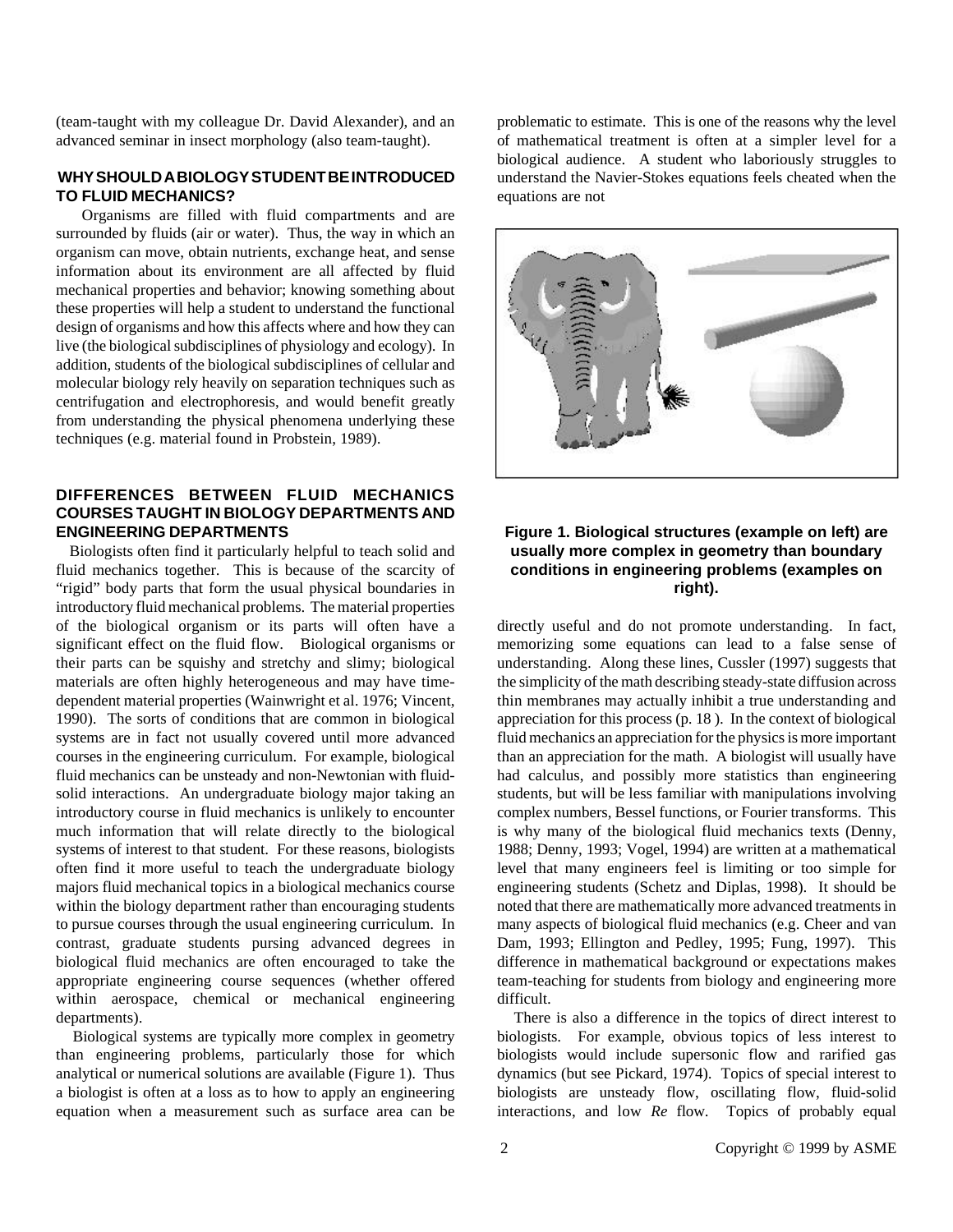importance to biologists and engineers include dimensionless numbers, Hagen-Poiseuille flow, drag, pressure, diffusion, and heat and mass transfer. The techniques that particularly enhance learning are likely to be similar for biology and engineering students: physical modeling, flow visualization, and computer simulations.

### **WHY WOULD AN ENGINEER CARE ABOUT BIOLOGICAL COURSES IN FLUID MECHANICS?**

 Biological systems provide instructive examples or counterexamples for engineering students (Gordon, 1978; Alexander, 1983; McMahon and Bonner, 1983; Fletcher, 1992; Pennycuick, 1992; Berg, 1993). This may be particularly true for engineering areas converging on aspects of biological design such as building small flying machines. The extent to which "biological inspiration" has truly been influential in human engineering efforts has recently been scrutinized by Vogel (1998), who demonstrated that the actual number of documented cases of technological transfer from the natural world is fairly small. This is not to suggest that biological systems are not relevant or interesting, but simply that the constraints influencing biological functional design are rather different from those operating in human technology. A general acknowledgment of the value of cross-talk between disciplines is demonstrated by initiatives in interdisciplinary training such as the National Science Foundation's Integrative Graduate Education and Resarch Training (IGERT) award.

 Biologists tend to borrow heavily from techniques developed by engineers, and are therefore less likely to be able to provide novel fluid mechanical techniques for use by engineers. However, because biologists have different needs (such as more stringent requirements for non-toxic fluids compatible with living organisms), they may be sources for permutations on established techniques, such as the use of fluids different from those commonly used in engineering circles, e.g., dextran solutions for swimming microorganisms (Sleigh, 1962; Podolsky, 1994), Karo® syrup for physical modeling (Loudon et al. 1994), or whole milk for analysis of wave propagation (Denny and Loudon unpublished).

 I conclude with an example of a laboratory exercise that has been helpful in teaching biology students some fluid mechanical concepts in a biological context.

# **EXAMPLE OF A FLUID MECHANICAL LABORATORY EXERCISE FOR BIOLOGISTS: TERMINAL VELOCITY ASSAYS FOR INSECT DISPERSAL AND DRAG ESTIMATES**

 The fluid mechanical concepts that may be emphasized in this exercise are : parachute design, drag, force balance, center of drag vs. center of gravity, stability, scaling factors, orientation of small objects, dimensional analysis, buoyancy, estimation of velocity, and propagation of error.

 One laboratory exercise that I have had biology graduate and undergraduate students do is to determine the terminal velocity of insects or their component parts under a variety of conditions. The biological context has ranged from insect dispersal to drag on objects of complex geometry (such as highly branched insect antennae) that are difficult to estimate otherwise.

The basic idea is very simple: the object is dropped in a



## **Figure 2. When a falling object reaches terminal velocity, the forces will cancel and the drag may be calculated from the forces due to gravity and buoyancy (left). Effective parachute design is size dependent (center and right); many small arthropods (right) use single filaments of silk when they "balloon."**

convenient fluid (air, water, ethanol, glycerol) and its terminal velocity measured. Once the object has reached terminal velocity, the net force on the object is zero and therefore the gravitational force, buoyancy and drag will all sum to zero (Figure 2). The gravitational force is estimated from weighing the object. The buoyancy may or may not be appreciable in a particular context and that can be an informative force for the student to estimate. In order to estimate the buoyancy the volume (or the density and mass) of the object must be known. For biological objects with densities somewhere between pure water and glycerol, the density can be estimated accurately by placing the object in a beaker of water and changing the density (e.g. by adding glycerol) until the object becomes neutrally buoyant. Naturally one must perform the appropriate controls to ensure that the density of the object has not been changing by immersing it in those fluids.

# **Methods of determining terminal velocity**

 The most simple and least expensive way to estimate terminal velocity can be done using a stopwatch to time how long it takes the object to fall a series of known distances. From the time interval between release and impact, and the total distance traversed, one can estimate the average velocity during the fall (an unknown fraction of which is traversed at terminal velocity). If this average velocity so estimated is plotted as a function of increasing falling distance, the curve will asymptotically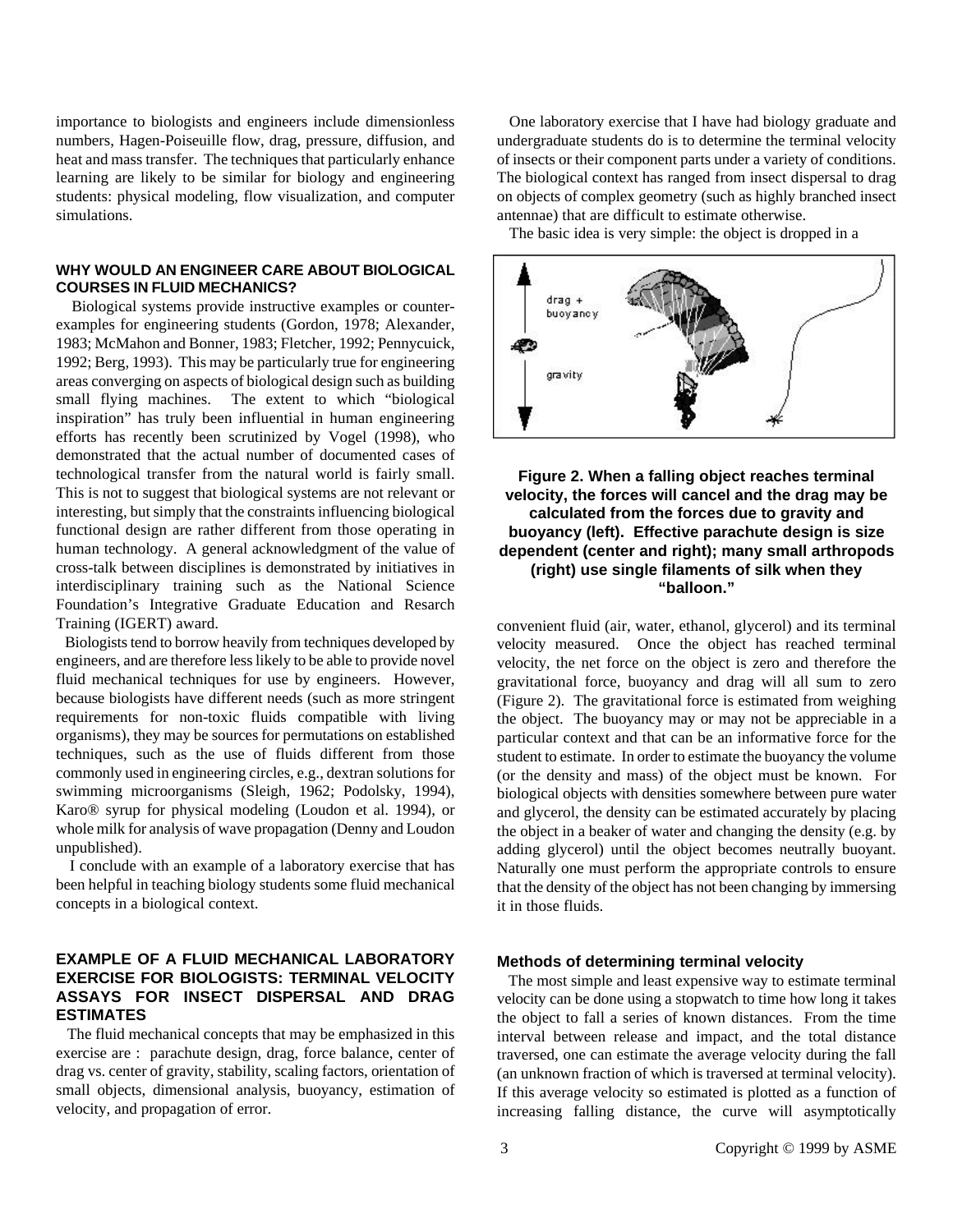approach the magnitude of the terminal velocity. Naturally the accuracy of such methods depending on the speed of the fall (reaction times of students using stopwatches is typically on the order of a few tenths of a second). I have found that teams of students in a stairwell with stopwatches can make surprisingly accurate determinations of terminal velocity of individual insects. Alternative methods include videotaping the object falling, and then using a motion analysis program (such as Motus software available from Peak Performance, Inc., Englewood, CO) to digitize its movements and estimate velocity from the changing position on successive frames. It is quite simple to automate the timing of the fall if the object may pass by light sensor-detector arrangements or if its release and fall may be sensed and timed by appropriate detectors. An assortment of spheres of known densities and sizes (control objects) are available, for example, from Small Parts (Miami Lakes, FL).

 Regardless of the details of the way in which terminal velocity is estimated, it is still computed by dividing a measured distance by a measured time interval. These sorts of differential quantities are of course subject to large associated errors, which are useful for the student to estimate (also see Walker, 1998). Estimation of the acceleration, and its associated uncertainty is even more instructive in this regard.

#### **Insect dispersal and parachute design**

 Insects come in a variety of shapes and sizes. The smallest insects are readily wind-dispersed. Since many of these small insects (such as aphids) are important pests, it is of interest to determine to what extent they will follow the prevailing wind currents, and an assessment of their terminal velocity is one useful indicator in this regard. In addition, many insects and other small arthropods (such as young spiderlings) exhibit a behavior called "ballooning," where they disperse with a "parachute" consisting of a single long filament of silk (Figure 2). Clearly the geometry of an effective parachute is size dependent. Larger objects such as parachuting human beings cannot be effectively slowed using parachutes of the same design used by small spiders. These contrasts in size-dependent functional design are both interesting and informative to the students. The functional behavior of silk strand parachutes can be easily estimated in a laboratory where different lengths and widths of filamentous material may be used to slow a falling object.

 Useful references on falling objects (low *Re*) and terminal velocity include Hoerner (1965), Ward-Smith (1984), Diamond (1989), Barth et al. (1991), and Denny (1993). More complex permutations on this theme can easily be added by using objects that spin or tumble as they fall, or objects that oscillate.

#### **OTHER RESOURCES - WEB SITES**

Web sites that may be helpful to visit include:

BEMS (Biological and Environmental Mechanics) at http://quarles.unbc.ca/bems/bems.htm and a list of societies in Biomedical Engineering at http://fairway.ecn.purdue.edu/BME/societies.html.

#### **ACKNOWLEDGMENTS**

 Thanks to Dr. David Alexander for constructive criticism of the text. This material is based upon work supported by the National Science Foundation under Grant No. EPS-9874732 and matching support from the state of Kansas.

## **REFERENCES**

Alexander, R.M.,1983, *Animal Mechanics*. Second ed. Blackwell Scientific Publications, Oxford, England.

Barth, F.G., Komarek, S., and Humphrey, J. A. C., 1991, "Drop and swing dispersal behavior of a tropical wandering spider. Experiments and numerical model," *J. Comp. Physiol. A* Vol. 169, pp. 313-320.

Berg, H.C., 1993, *Random Walks in Biology.* Princeton University Press, Princeton, NJ.

Cheer, A. Y., and van Dam, C. P., (Eds.)1993, *Contemporary Mathematics: Fluid Dynamics in Biology. Proceedings of an AMS-IMS-SIAM Joint Summer Research Conference.* Vol. 141. American Mathematical Society, Providence, RI.

Cussler, E. L., 1997, *Diffusion: Mass Transfer in Fluid Systems.* Second ed. Cambridge University Press, Cambridge.

Denny, M. W., 1988, *Biology and the Mechanics of the Waveswept Environment.* Princeton University Press, Princeton.

Denny, M. W., 1993, *Air and Water: The Biology and Physics of Life's Media.* Princeton University Press, Princeton.

Diamond, J., 1989, "How cats survive falls from New York skyscrapers," *Natural His*. Vol. 8, pp. 20-26.

Ellington, C. P., Pedley, T. J., (Eds.) 1995, *Biological Fluid Dynamics*. The Company of Biologists, Ltd., Cambridge, England.

Fletcher, N. H., 1992, *Acoustic Systems in Biology.* Oxford University Press, New York.

Fung, Y. C., 1997, *Biomechanics: Circulation.* Second ed. Springer-Verlag, New York.